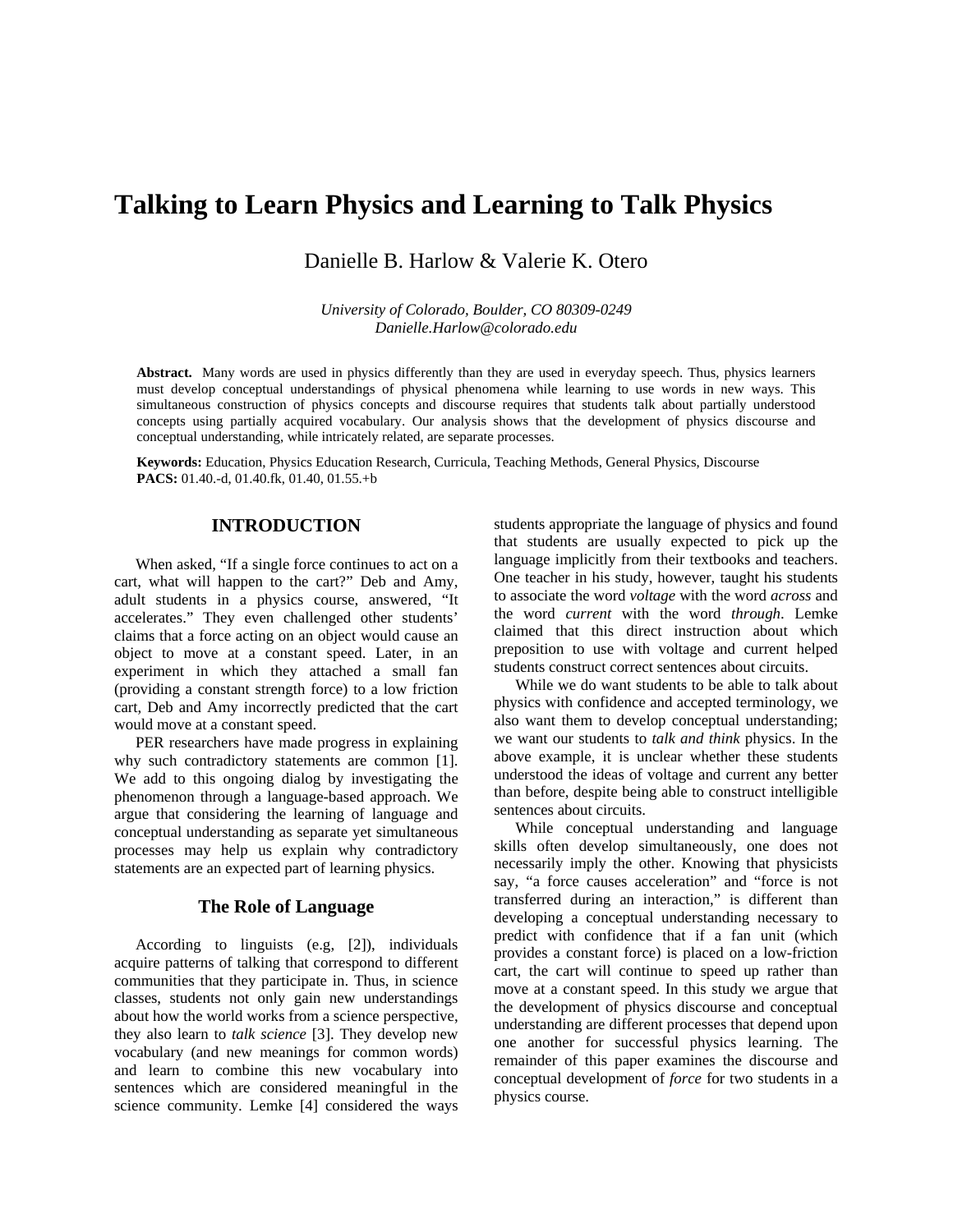## **DATA AND ANALYSIS**

We examined video data taken from a physics course using the *Physics for Elementary Teachers (PET)* curriculum [5] which was offered as a twoweek (60 hours of class time) intensive summer class. The PET curriculum consists of small group activities and discussions and whole class consensus discussions. We video taped one small group (Deb and Amy) during all activities and discussions. This allowed us to follow the conceptual and language development of these students for the duration of the course. In this study, we examined the students' development of the discourse and conceptual understanding of *force* in a portion of an activity.

#### **Developing Discourse**

When initially asked why a ball moves across grass after it has been kicked, Amy and Deb discussed their answer and then wrote, "The ball continues to roll because of the force of the energy" as their answer. Research has shown that many students make statements similar to Amy and Deb's, using the words *force* and *energy* interchangeably and using the word force to talk about something that is transferred from one object to another, causing motion [6]. Interactions and Forces, the second unit of the PET curriculum, is designed to help students understand forces as pushes and pulls and to distinguish the idea of force from motion and energy. To this end, students conduct experiments such as pushing a low-friction cart on a track and recording its motion and feeling the pressure from the cart on their fingers. They compare speed and force graphs produced with a computer simulator which show that there is no net force acting when the cart is moving at a constant speed.

The episode we discuss below begins with the students being asked about the force on a cart when a short quick push was given. The first question asks, "Do you think the force of the hand was transferred from the hand to the cart during the interaction and then continued to act on it after contact was lost?"

At this point in the course, despite having the word defined on the first page of the unit and conducting the activities described above, force is a puzzling concept to the students. In fact, we found that students used the word *force* in 20 different ways during this one activity. They use the word force not only in ways that a physicist would use *force*, but also in ways that physicists would use the words *energy*, *acceleration*, *velocity*, *momentum* and *motion* and sometimes the word *force* in the students' dialog could be replaced by the phrase *a mysterious entity*.

How can these students answer the question of whether force is transferred? The answer depends on what the words *force* and *transfer* mean to them and their understanding of what these words mean to physicists or at least to their teacher. As shown in the following transcript, the students began their discussion stating that force was transferred.

- 97 Deb ((Reading)) do you think the force of the hand was transferred from the hand to the cart during the interaction and then continued to act on it after the contact was lost?
- 99 Amy I guess. Because look ((points to computer graph)) *some force is there because it keeps moving*

Amy claimed that force was transferred because of the evidence from a speed graph that *the cart was moving*. Further into this conversation, Amy and Deb considered that force and motion might be different concepts and that the words might have different uses.

- 102 Deb Well, what is the relationship between force and motion?
- 104 Amy ((writing)) Some force OR movement is occurring because the cart
- 105 Deb Right ((writing)) some force is
- 106 Deb Can you just have motion without force? I guess is the question. So is it really motion that is moving it? When you're not pushing it with your hand?
- 107 Amy Ahh is it motion? Is it force? Or both?

Deb and Amy wondered if *force* and *motion* are the same thing and if one can exist without the other. They even considered that *motion* might move the cart. Later in the activity Deb used the curriculum-driven question, "At what point did the push stop acting on the cart?" to rethink her use of the word force.

- 118 Deb ((reading)) At what moment do you think the force of the hand stopped acting on the cart?
- 119 Deb See I don't think it did and so that would mean that it wasn't motion- well that would mean that it was both. Because I don't think that the force of the hand stops acting on the cart when it's traveling, you know, when it's traveling on its own. The force is still
- 120 Amy The force is still with it
- 121 Deb So then it would be both. I think it's both here.<br>122 Amy But it says, "at what moment"
- 122 Amy But it says, "at what moment"<br>123 Deb ((reading)) "Do you think the f
- $((\text{reading}))$  "Do you think the force of the hand stopped acting on the cart?"
- 124 Deb I don't think there was a moment. I don't think it ever did stop.
- ((7 lines deleted)<br>132 Deb The question does The question doesn't seem to indicate that that's an optional answer, you know? Cause it doesn't say, "At what moment, *if any*,"
- ((3 lines deleted))<br>136 Deb I think [force] cont I think [force] continues, don't you? Why would it stop? Well, see I don't know enough about forces
- 137 Amy I don't know enough
- 138 Deb Does it just stop after you?
- 139 Amy Right. Or is it a different kind of force?
- 141 Deb And then does it become motion? Then maybe it becomes motion. There's a force of hitting the cart, then it becomes motion
- 143 Amy Either the force continued or the force stopped and the motion took over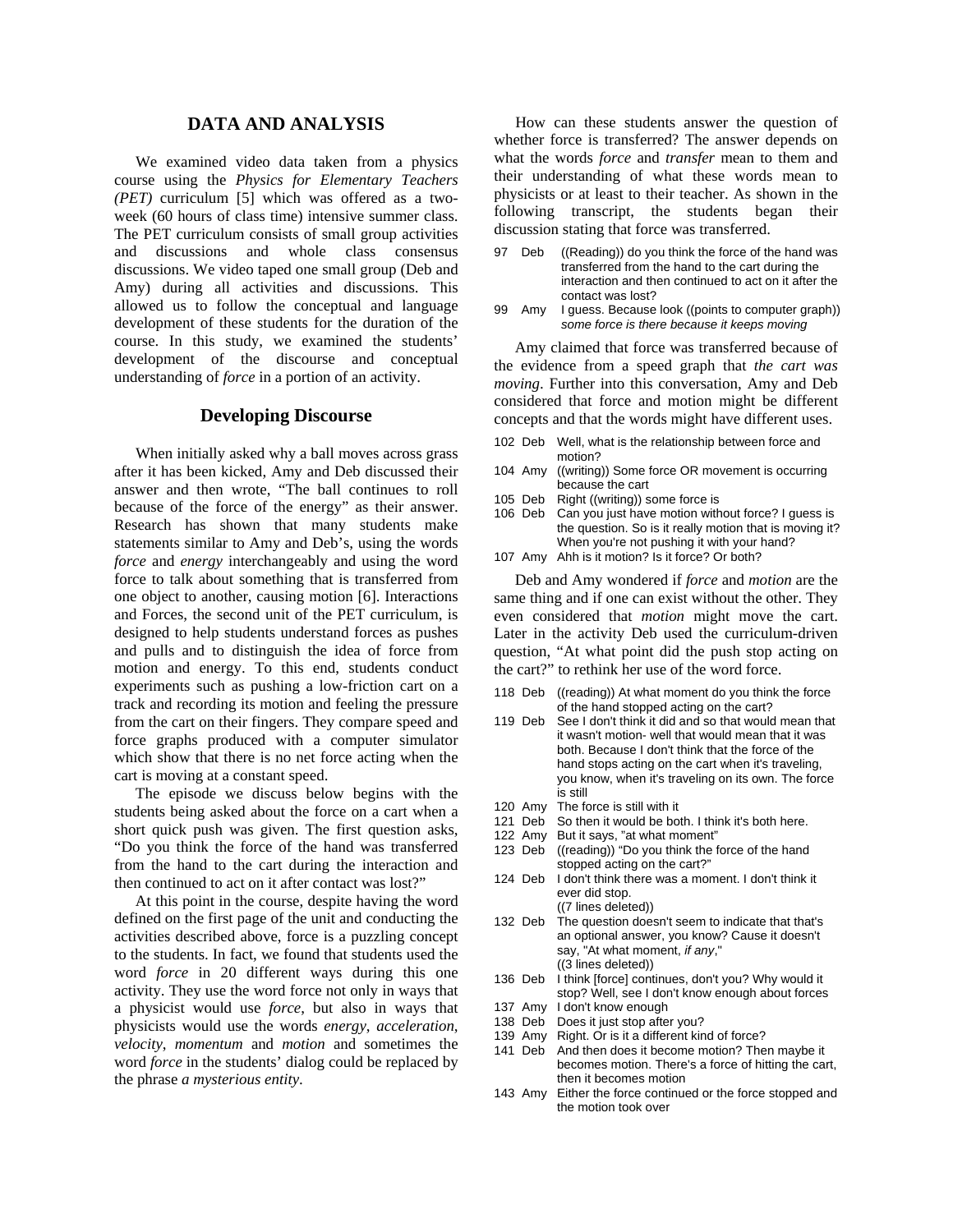When Deb and Amy were asked *at what moment* the force of the hand stopped acting on the cart, they were prompted to conclude that the force is not transferred. Although Deb said that she didn't think it ever stops acting, the question does not ask her, "When, *if at all,* does the force stop acting?" therefore she must identify a point in which the force stops acting. Later, Amy considered that *energy* rather than *force* might be transferred from the hand to the cart.

| 178 | Amy Here's our, well we need an answer. Is it energy, |
|-----|-------------------------------------------------------|
|     | force or both or neither? I don't think it's neither. |
|     | We think it's, is energy transferred? Or is force?    |
| 179 | Deb it's not neither                                  |

- 
- 180 Amy ((whispers)) I think it's energy 181 Deb What do you think is transferred
- 182 Amy ((excited))I think energy is transferred ((bangs
- hand down)) 183 Deb from the hand to the cart
- 184 Amy It's not a force. The force is the initial thing. I think. ((with more conviction)) I think energy is transferred.
- 185 Deb You don't think it's both?
- 186 Amy No. ((shakes head)) I don't.

Amy and Deb agreed that energy is transferred during an interaction and that force is not. They stated their ideas in a whole class discussion and even convinced other students that force is not transferred.

Through their curriculum-guided discussion, Amy and Deb appropriated more accepted ways of talking about force. The graph below illustrates the development of the students' use of the word force during the 10 minute conversation discussed above. Each line of the transcript in which the word force was used (unless students were reading the question) was assigned a value based on how accepted their use of the word would be to a physicist listening to them at that time. Phrases such as, "the force continues after the hand has left the cart" were coded as 1 and phrases such as, "the force stops after the interaction" were coded as 3. Statements in which the students explicitly stated that they did not know what the word force meant were coded as 2 (Interrater reliability=96%).

Small Group Discussion of Whether Force is Transferred





The graph shows that by the end of the discussion, Amy reliably used the word force in ways that would be accepted by physicists and Deb no longer was using the word incorrectly though she still expressed confusion. They learned not to say that force is

transferred and that force and motion are different words with specific uses. Amy and Deb developed an understanding of how to use the word *force* with respect to transfer.

## **Conceptual Development**

Thus far we have only considered the students' development of proper use of terminology. We examine Deb and Amy's conceptual development in this section. Despite goals of conceptual understanding, in many physics courses, acquisition of vocabulary is often what seems to matter. If students can *talk* about ideas in accepted ways, it is often assumed that they also have conceptual understanding.

Deb and Amy made phenomenal progress during this activity. Learning how to use the word *force* is a difficult and important task. However, whether they have actually understood the *concept* of force is unclear. The following day, they expressed their uncertainty about the difference between force and energy.

1692Amy Is energy and force the same thing?

1693Deb That's one of those things we were talking about yesterday.

1694Amy Let's clarify these vocabulary words so we know.

One way of directly comparing vocabulary use to conceptual understanding is to determine if students can talk about phenomena without the specialized vocabulary. A subsequent activity provided an opportunity to explicitly compare the students' use of the term *force* to their conceptual understanding of force. Instead of focusing on the idea that force is not transferred during an interaction, the following example focuses on an activity in which they are discussing how a continuous force impacts an object's motion. Earlier in the course, they learned that force causes acceleration by examining motion detector graphs and computer simulator produced graphs. Evidence for conceptual understanding of this idea would be that Amy and Deb expect that an object that is pushed will speed up whether or not the vocabulary of force and acceleration is used.

In the activity, Deb and Amy predicted what would happen when a fan is put on a low-friction cart twice, once using formalized physics vocabulary and once in concrete everyday words.

- 966 Deb (reading) If a cart is at rest and a single force acts what's happened?
- 967 Amy It moves! (reading) "If a single force continues to act on the cart what will happen to the motion?" It will accelerate!

As shown in the transcript above, the question is asked first in terms of force vocabulary. Deb and Amy correctly predicted that a continued force will make the cart accelerate. However, when they were asked to